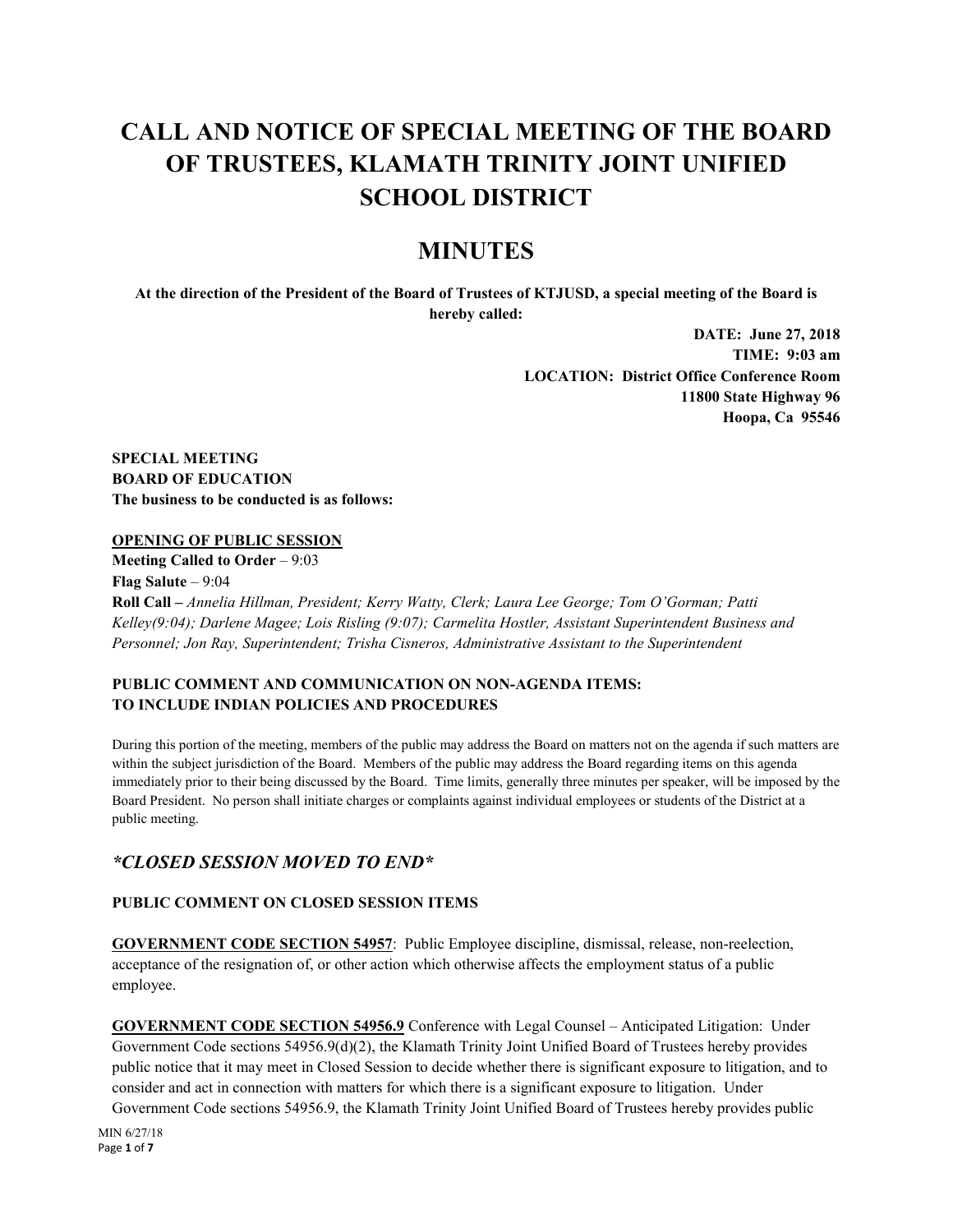notice that it may meet in Closed Session to decide to initiate litigation and to consider and act in connection with litigation it has decided to initiate Conference with Legal Counsel – Anticipated Litigation: Significant exposure to Litigation.

#### **GOVERNMENT CODE SECTIONS 6549.1(d) AND 54957.6 CONFERENCE WITH LABOR**

**NEGOTIATOR** Agency Negotiator: Jon Ray, Superintendent, Employee Organizations: Klamath Trinity Teachers Association (KTTA); California School Employees Association, Chapter 347 (CSEA); Unrepresented Employees.

*The board unanimously approved an agreement with KTTA.*

#### *RETURN TO OPEN SESSION*

#### **ACTIONS RESULTING FROM CLOSED SESSION**

#### **ITEM NO. 2 INFORMATION ITEM**

## **2.1 PROPOSED REVISIONS TO BP/0410 – NONDISCRIMINATION IN DISTRICT PROGRAMS AND ACTIVITIES**

First Reading.

#### **2.2 PROPOSED REVISIONS TO BP AND AR/5111 – ADMISSION**

First Reading

#### **2.3 PROPOSED REVISIONS TO BP AND AR/5111.1 – DISTRICT RESIDENCY**

First Reading

#### **2.4 PROPOSED REVISIONS TO BP AND AR/5125 – STUDENT RECORDS**

First Reading.

## **2.5 PROPOSED REVISIONS TO AR/5125.1 AND ADDITION OF E/5125.1 – RELEASE OF STUDENT DIRECTORY INFORMATION**

First Reading

#### **2.6 PROPOSED REVISIONS TO BP/5131.2 – BULLYING**

First Reading.

#### **2.7 NEW BP AND AR/5145.13 – RESPONSE TO IMMIGRATION ENFORCEMENT**

First Reading.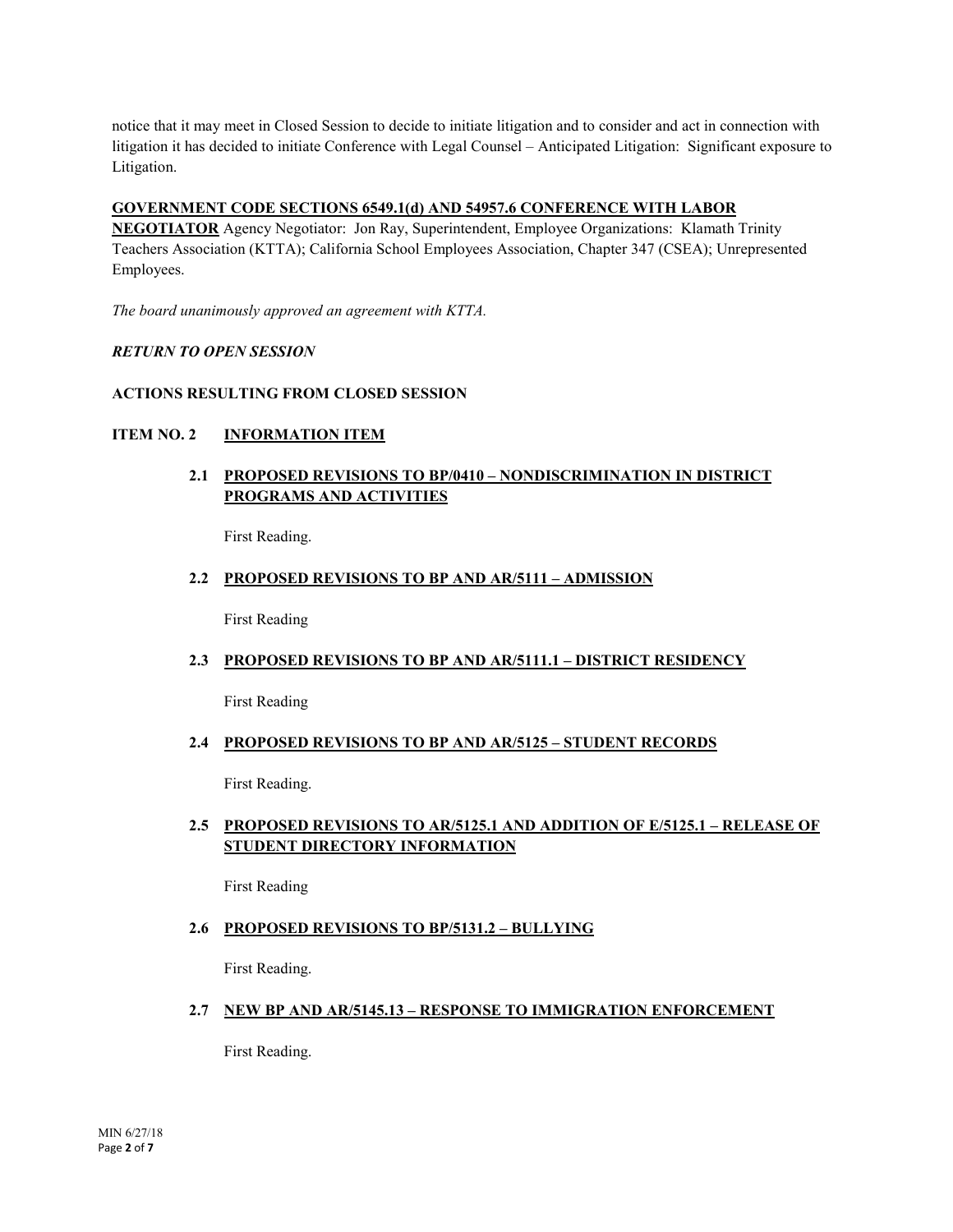# **2.8 PROPOSED REVISIONS TO BP AND AR/5145.3 – NONDISCRIMINATION /HARASSMENT**

First Reading.

#### **2.9 PROPOSED REVISIONS TO BP AND E/5145.6 – PARENTAL NOTIFICATIONS**

First Reading

#### **2.10 PROPOSED REVISIONS TO BP/5145.9 – HATE-MOTIVATED BEHAVIOR**

First Reading.

#### **ITEM NO. 3 ACTION ITEMS**

#### **3.1 ACTION ON THE LOCAL CONTROL ACCOUNTABILITY PLAN (LCAP)**

MSC to approve the LCAP for the 2018-19 school year.

George/Watty

George: Aye Kelley: Aye O'Gorman: Aye Hillman: Aye Watty: Aye Magee: Aye Risling: Aye

7-0

#### **3.2 ADOPTION OF THE 2018-2019 BUDGET**

MSC to approve the budget for 2018-19

George/Kelley

George: Aye Kelley: Aye O'Gorman: Aye Hillman: Aye Watty: Aye Magee: Aye Risling: Aye

7-0

#### **3.3 CAPTAIN JOHN HIGH SCHOOL – SITE PLAN AND PLAN EVALUATION**

MSC to approve the Captain John High School Site Plan and Plan Evaluation.

Kelley/O'Gorman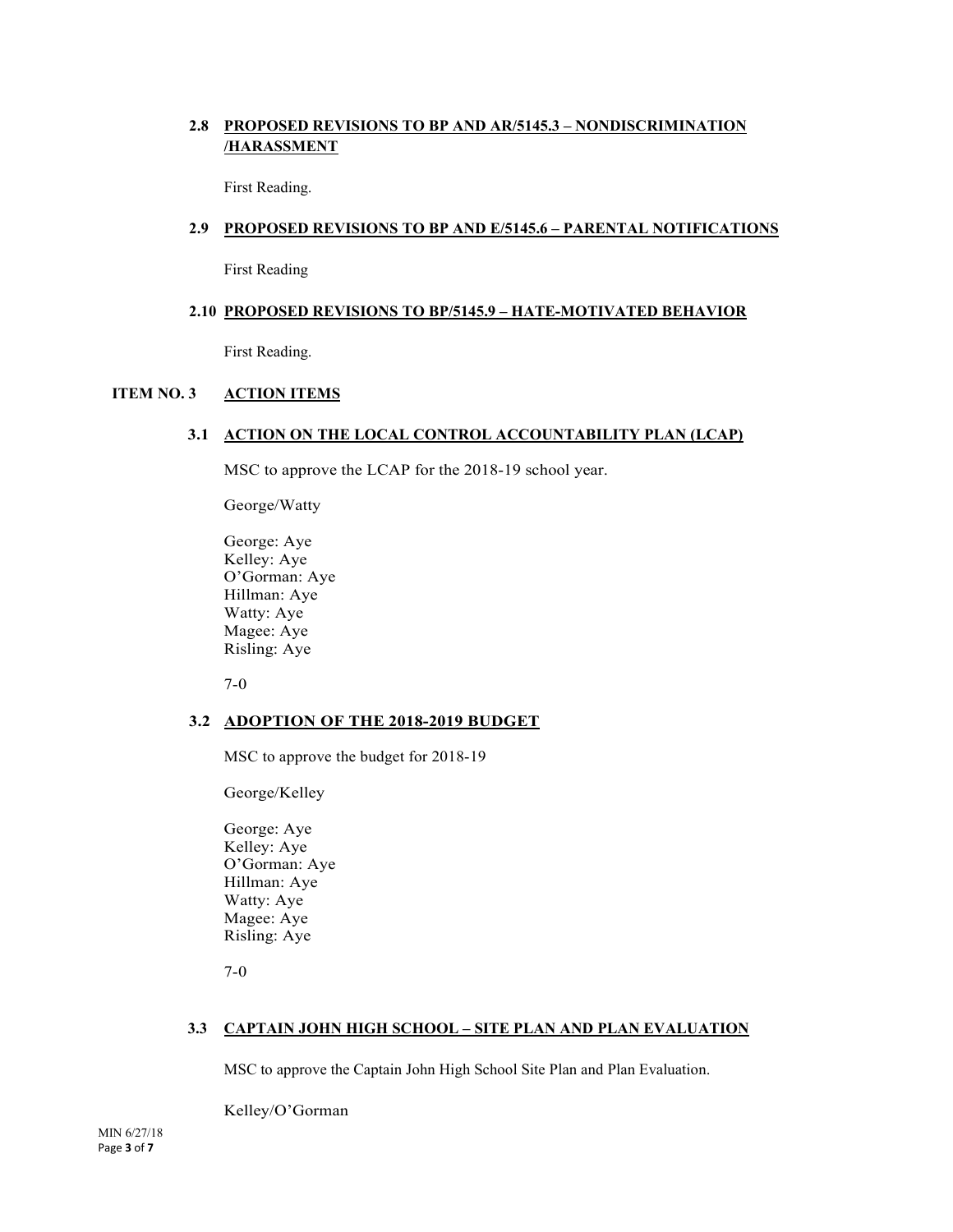George: Aye Kelley: Aye O'Gorman: Aye Hillman: Aye Watty: Aye Magee: Aye Risling: Aye

7-0

# **3.4 TRINITY VALLEY ELEMENTARY SCHOOL – SITE PLAN AND PLAN EVALUATION**

MSC to approve the Trinity Valley Elementary School Site Plan and Plan Evaluation.

Watty/George

George: Aye Kelley: Aye O'Gorman: Aye Hillman: Aye Watty: Aye Magee: Aye Risling: Aye

7-0

#### **3.5 HOOPA VALLEY HIGH SCHOOL – SITE PLAN AND PLAN EVALUATION**

MSC to approve the Hoopa Valley High School Site Plan and Plan Evaluation.

Watty/O'Gorman

George: Aye Kelley: Aye O'Gorman: Aye Hillman: Aye Watty: Aye Magee: Aye Risling: Aye

7-0

#### **3.6 HIGH SCHOOL MATH CURRICULUM**

MSC to approve the quote from Pearson in the total amount of \$28,645.06 for Envision AGA Common Core and Ramp UP Math curriculum.

Watty/O'Gorman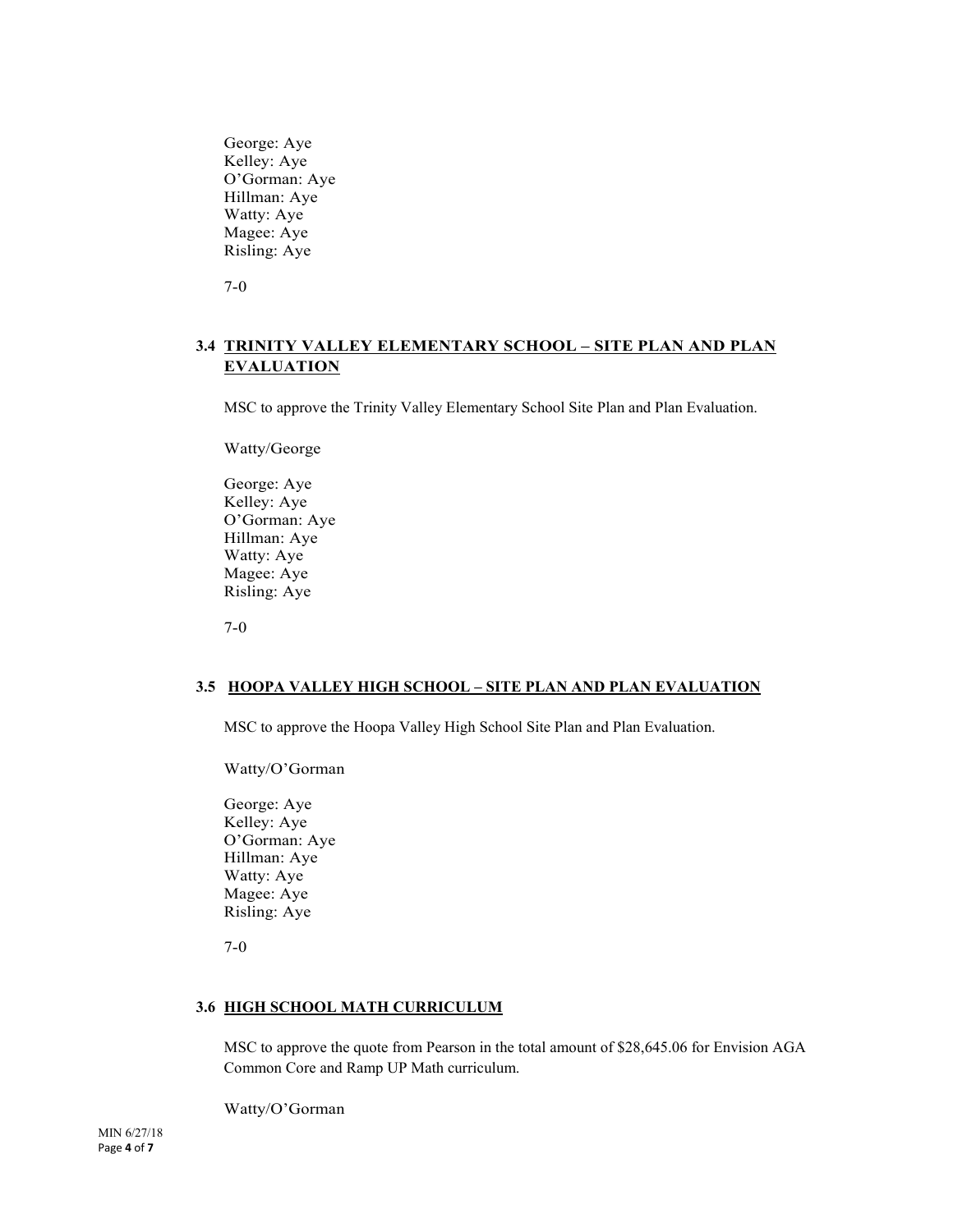George: Aye Kelley: Aye O'Gorman: Aye Hillman: Aye Watty: Aye Magee: Aye Risling: Aye

7-0

#### **3.7 2018-19 SCHOOL SITE PLAN – JACK NORTON ELEMENTARY**

MSC to table until August

Risling/George

George: Aye Kelley: Aye O'Gorman: Aye Hillman: Aye Watty: Aye Magee: Aye Risling: Aye

7-0

#### **3.8 2018-19 SCHOOL SITE PLAN – ORLEANS ELEMENTARY**

MSC to table until August

Watty/O'Gorman

George: Aye Kelley: Aye O'Gorman: Aye Hillman: Aye Watty: Aye Magee: Aye Risling: Aye

7-0

#### **3.9 2018-19 SCHOOL SITE PLAN – WEITCHPEC ELEMENTARY**

MSC to table until August

Kelley/George

George: Aye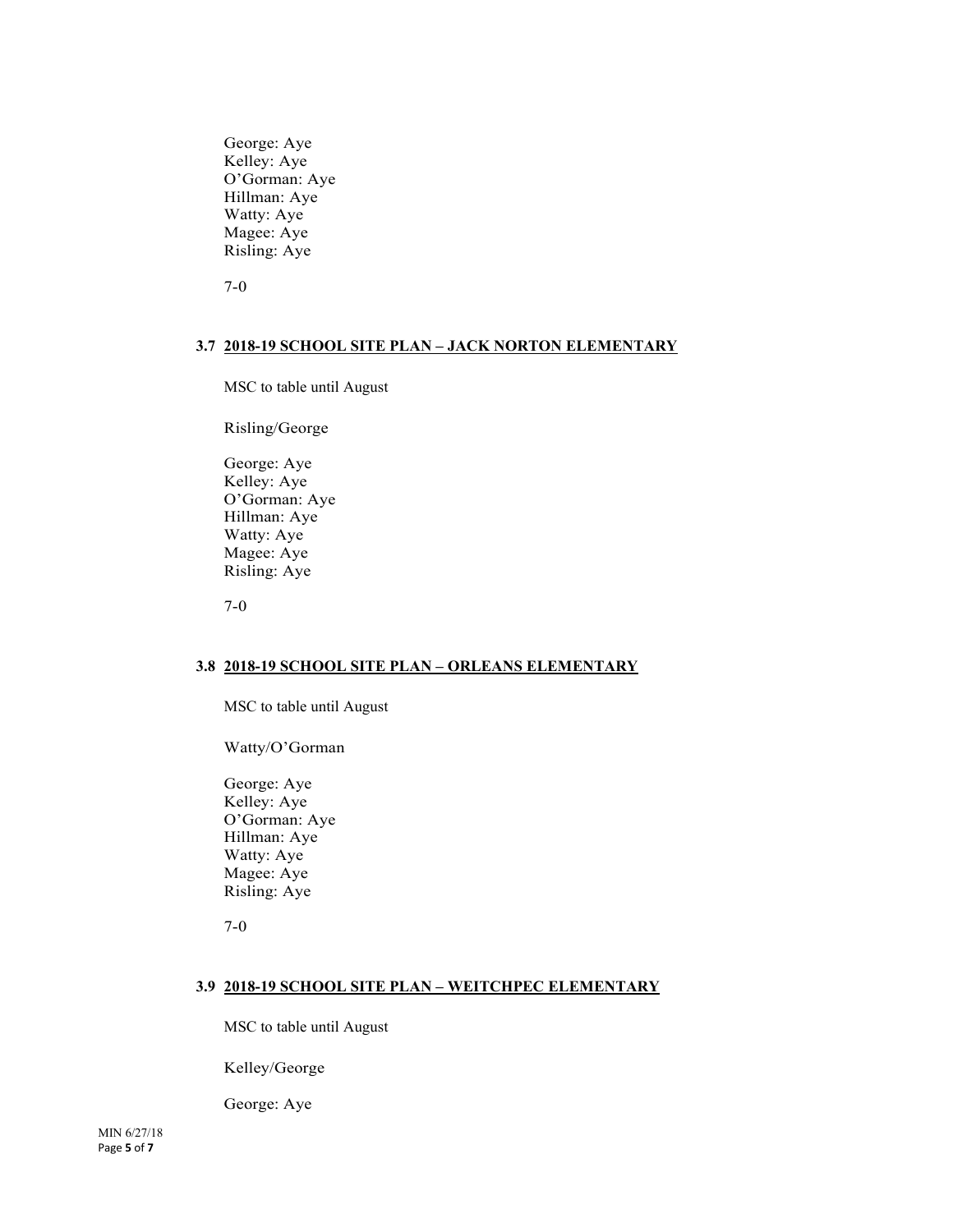Kelley: Aye O'Gorman: Aye Hillman: Aye Watty: Aye Magee: Aye Risling: Aye

7-0

#### **3.10 E-RATE CONTRACT WITH INTRINSIC ADMIN CORP.**

The Board is asked to approve the contract with Intrinsic Admin Corp in the amount of \$7,800.00 for the E-Rate process

George/Kelley

George: Aye Kelley: Aye O'Gorman: Aye Hillman: Aye Watty: Aye Magee: Aye Risling: Aye

7-0

# **3.11 TT CONSTRUCTION – CHANGE ORDER, HOOPA HIGH SCHOOL PH III, INC 2**

MSC to approve Change Order One for TT Construction, increasing PO #180490 for Bid Pack 2017.2.9 in the amount of \$13,000.00 pending review by the Construction Owners Meeting, providing there is a positive cash flow.

George/Kelley

George: Aye Kelley: Aye O'Gorman: Aye Hillman: Aye Watty: Aye Magee: Aye Risling: Aye

7-0

#### **ITEM NO. 4 ADJOURNMENT** *at 12:32 pm. Motion by George, seconded by Kelley*

George: Aye Kelley: Aye O'Gorman: Aye

MIN 6/27/18 Page **6** of **7**